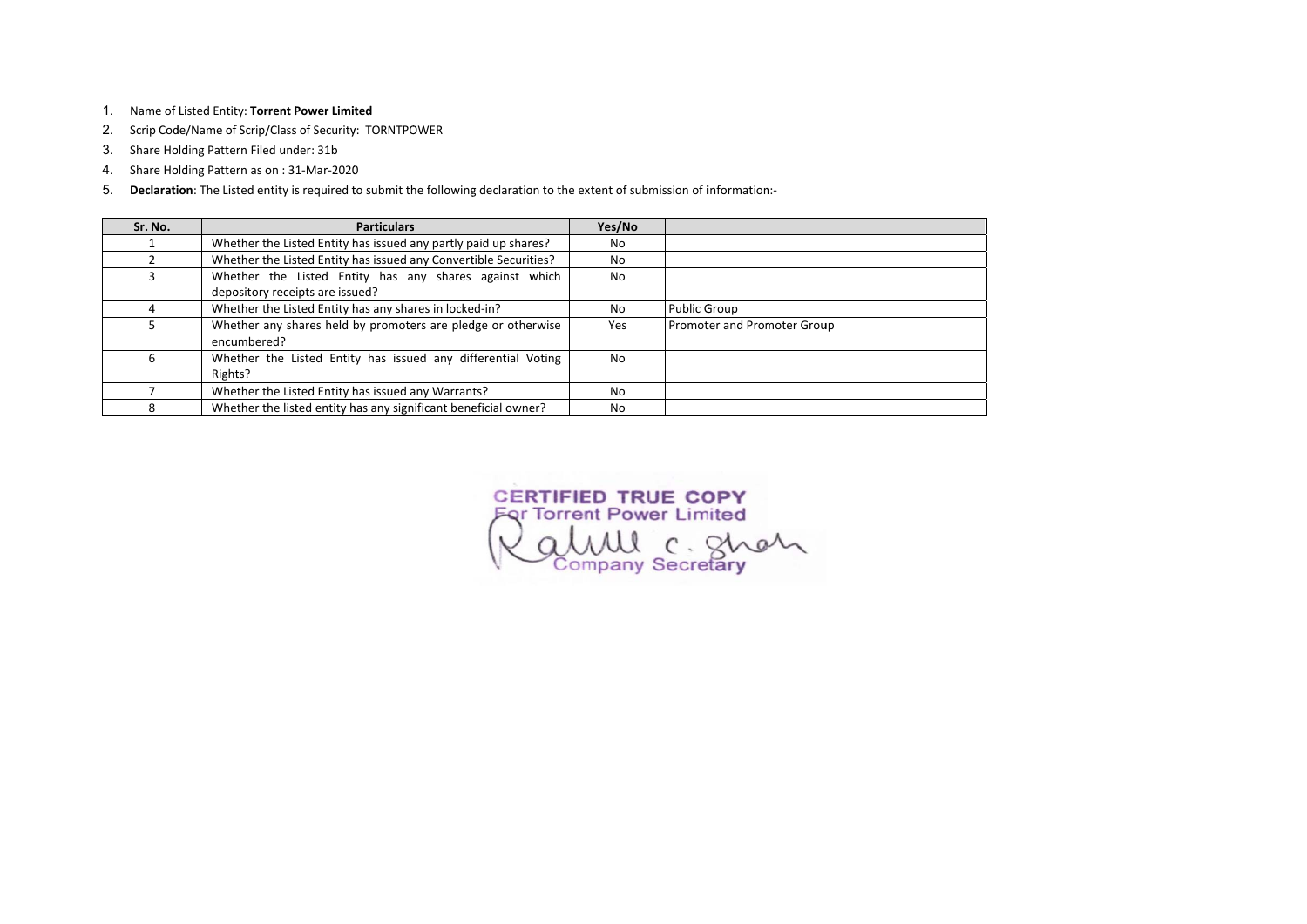**Category of** No. of fully Shareholding Number of Voting Rights held in each class of Sharehold **Category** Nos. of No. of No. of Total nos. No. of share-holder as a % of  $(1)$ paid up equity Partly shares shares securities **Shares** shareas a  $%$  $(II)$ paid-up total no. of **Underlying** holders shares underlying held assuming  $(III)$ held equity **Depository**  $(VII) =$ shares **Outstanding** convers shares  $(IV)+(V)+$ (calculated convertible  $(IV)$ **Receipts** of conver held  $(VI)$  $(VI)$  $(IX)$ securities securities as per SCRR, (including  $(V)$ percentag 1957) **Warrants**) diluted sl  $(VIII)$  $(X)$ capita  $(XI) = (VII)$ As a % As a % of No of Voting Rights Total as a  $(A+B+C2)$ Class eg: X % of  $(A+B+$  $(A+B+C$ **Class Total**  $C$ eg:y  $\infty$ 257443318 257443318 257443318 257443318 53.57  $\overline{4}$  $\mathbf 0$  $\mathsf 0$ 53.57 53.57  $\overline{0}$  $\mathsf{A}$ Promoter  $\overline{0}$ Promoter Group  $\, {\bf B} \,$ Public 111858 223173466  $\mathbf 0$  $\mathsf{O}$ 223173466 46.43 223173466  $\mathbf 0$ 223173466 46.43  $\mathbf 0$ 46.43  $\overline{C}$  $\overline{0}$ Non  $\overline{0}$  $\overline{0}$  $\overline{0}$  $\mathbf{0}$  $\mathbf{0}$  $\mathbf{0}$  $\mathbf{0}$  $\mathbf{0}$  $\mathbf{0}$  $\mathbf{0}$  $\overline{0}$ Promoter-Non Public  $\overline{0}$  $\mathbf{0}$  $\overline{0}$  $C1$ Shares  $\mathbf 0$  $\mathbf 0$  $\mathbf 0$  $\overline{0}$  $\mathbf 0$  $\mathbf 0$  $\mathbf 0$  $\mathbf 0$  $\mathbf 0$ underlying **DRs**  $C<sub>2</sub>$ Shares held by  $\overline{0}$  $\overline{0}$  $\mathbf 0$  $\overline{0}$  $\overline{0}$  $\mathbf 0$  $\overline{0}$  $\mathbf 0$  $\mathbf 0$  $\mathbf 0$  $\mathbf 0$  $\overline{0}$ Employee Trusts 111862 480616784 100.00  $\overline{\mathbf{0}}$  $\overline{\mathbf{0}}$ 480616784 480616784  $\overline{\mathbf{0}}$ 480616784  $100$  $\overline{\mathbf{0}}$  $\frac{100}{100}$ 

#### Table I - Summary Statement holding of specified securities

CERTIFIED TRUE COPY<br>For Torrent Power Limited WWW C. Shot

| ding,<br>6<br>z full<br>ion<br>tible                |                | <b>Number of</b><br><b>Locked in shares</b><br>(XII) | <b>Number of Shares</b><br>pledged or<br>otherwise<br>encumbered<br>(XIII) | <b>Number of</b><br>equity<br>shares held<br>in<br>dematerial- |                    |  |  |  |
|-----------------------------------------------------|----------------|------------------------------------------------------|----------------------------------------------------------------------------|----------------------------------------------------------------|--------------------|--|--|--|
| (as a<br>ge of<br>hare<br>I)<br>$+(x)$<br>of<br>:2) | <b>No.</b> (a) | As a<br>% of<br>total<br>shares<br>held<br>(b)       | No.<br>(a)                                                                 | As a<br>% of<br>total<br>shares<br>held<br>(b)                 | ized form<br>(XIV) |  |  |  |
| 7                                                   | 0              | 0                                                    | 124960364                                                                  | 48.54                                                          | 257443318          |  |  |  |
| š                                                   | 0              | 0                                                    | 0                                                                          | 0                                                              | 210575036          |  |  |  |
|                                                     | 0              | 0                                                    | 0                                                                          | 0                                                              | 0                  |  |  |  |
|                                                     | 0              | 0                                                    | 0                                                                          | 0                                                              | 0                  |  |  |  |
|                                                     | 0              | 0                                                    | 0                                                                          | 0                                                              |                    |  |  |  |
|                                                     | 0              | 0                                                    | 124960364                                                                  | 26.00                                                          | 468018354          |  |  |  |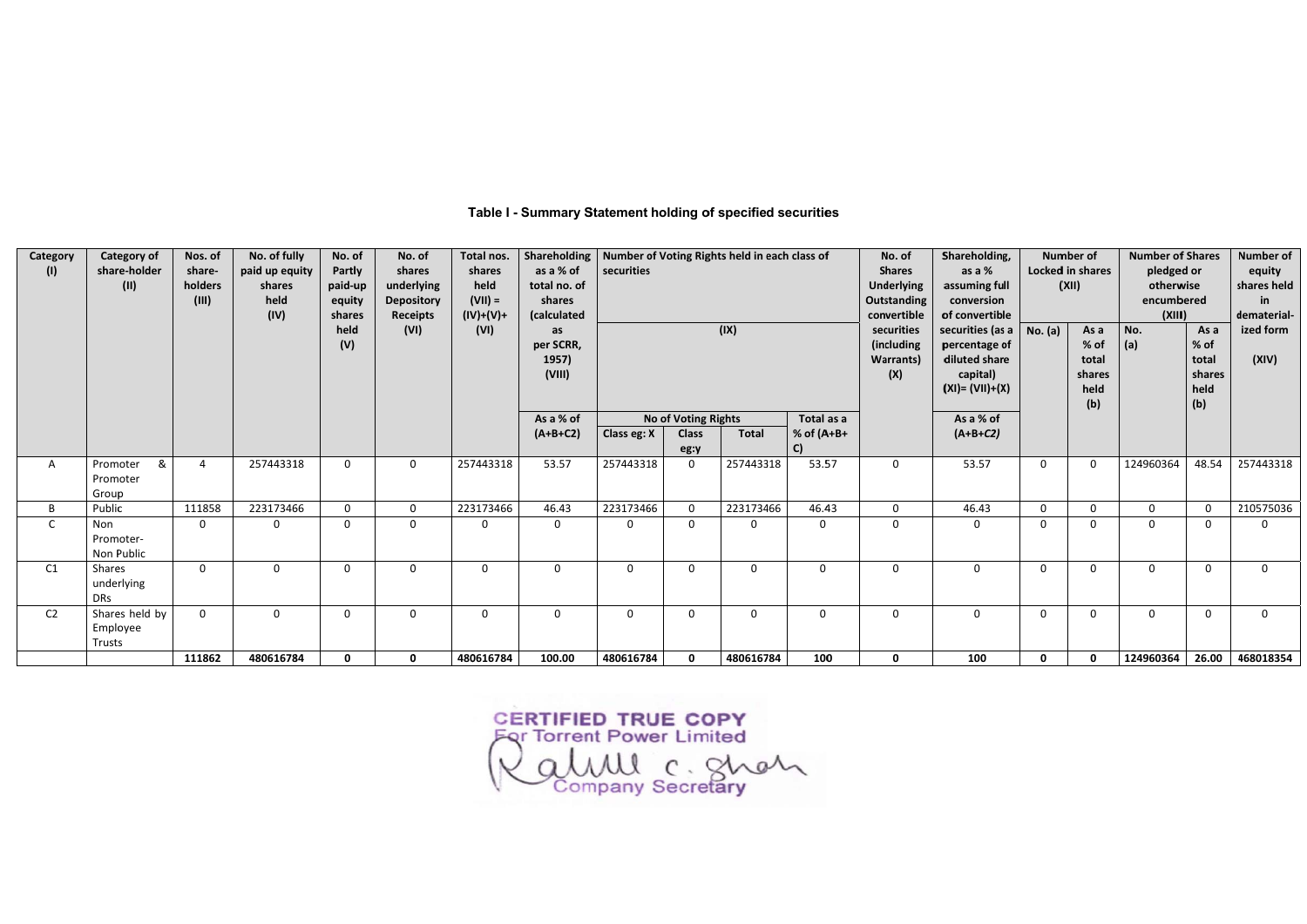| Sr.<br>No.          | Category of share-<br>holder<br>(1)                                                                  | <b>PAN</b><br>(11) | Nos. of<br>share-<br>holders<br>(III) | No. of fully<br>paid up equity<br>shares<br>held<br>(IV) | No. of<br>Partly<br>paid-up<br>equity<br>shares<br>held<br>(V) | No. of<br>shares<br>underlying<br><b>Depository</b><br><b>Receipts</b><br>(VI) | Total nos.<br>shares<br>held<br>$(VII) =$<br>$(IV)+(V)+$<br>(VI) | <b>Share</b><br>holdin<br>g as a<br>% of<br>total<br>no. of<br>shares<br>(calcul<br>ated<br>as<br>per<br>SCRR,<br>1957)<br>(VIII) | of securities             |                      | Number of Voting Rights held in each class<br>(IX) | No. of<br><b>Shares</b><br><b>Underlying</b><br>Outstanding<br>convertible<br>securities<br>(including<br><b>Warrants</b> )<br>(X) | Shareholdin<br>g, as a %<br>assuming<br>full<br>conversion<br>of<br>convertible<br>securities<br>(as a<br>percentage<br>of diluted<br>share<br>capital)<br>$(XI) =$<br>$(VII)+(X)$ | No.<br>(a)   | <b>Number of</b><br>Locked in<br>shares<br>(XII)<br>As a<br>% of<br>total<br>shar<br>es<br>held<br>(b) | pledged or<br>otherwise<br>encumbered<br>(XIII)<br>No.<br>$ $ (a) | <b>Number of Shares</b><br>As a<br>% of total<br>shares<br>held (b) | equity<br>shares held<br>in.<br>dematerial<br>-ized form<br>(XIV) |             |
|---------------------|------------------------------------------------------------------------------------------------------|--------------------|---------------------------------------|----------------------------------------------------------|----------------------------------------------------------------|--------------------------------------------------------------------------------|------------------------------------------------------------------|-----------------------------------------------------------------------------------------------------------------------------------|---------------------------|----------------------|----------------------------------------------------|------------------------------------------------------------------------------------------------------------------------------------|------------------------------------------------------------------------------------------------------------------------------------------------------------------------------------|--------------|--------------------------------------------------------------------------------------------------------|-------------------------------------------------------------------|---------------------------------------------------------------------|-------------------------------------------------------------------|-------------|
|                     |                                                                                                      |                    |                                       |                                                          |                                                                |                                                                                |                                                                  | As a %                                                                                                                            |                           | No of Voting Rights  |                                                    | <b>Total</b>                                                                                                                       |                                                                                                                                                                                    | As a % of    |                                                                                                        |                                                                   |                                                                     |                                                                   |             |
|                     |                                                                                                      |                    |                                       |                                                          |                                                                |                                                                                |                                                                  | <b>of</b><br>$(A+B+$<br>C <sub>2</sub>                                                                                            | Class eg: X               | <b>Class</b><br>eg:y | <b>Total</b>                                       | as a<br>$%$ of<br><b>Total</b><br><b>Voting</b><br>rights                                                                          |                                                                                                                                                                                    | $(A+B+C2)$   |                                                                                                        |                                                                   |                                                                     |                                                                   |             |
| $\mathbf{1}$        | Indian                                                                                               |                    |                                       |                                                          |                                                                |                                                                                |                                                                  |                                                                                                                                   |                           |                      |                                                    |                                                                                                                                    |                                                                                                                                                                                    |              |                                                                                                        |                                                                   |                                                                     |                                                                   |             |
| a a                 | Individuals/Hindu<br>undivided Family                                                                |                    | 3                                     | 21007                                                    | 0                                                              | $\mathbf{0}$                                                                   | 21007                                                            | $\mathbf{0}$                                                                                                                      | 21007                     | $\mathbf 0$          | 21007                                              | $\mathbf 0$                                                                                                                        | 0                                                                                                                                                                                  | 0            | $\mathbf 0$                                                                                            | 0                                                                 | $\mathbf{0}$                                                        | $\mathbf{0}$                                                      | 21007       |
|                     | Jinal Sudhir Mehta                                                                                   |                    | $\mathbf{1}$                          | 8000                                                     | $\mathbf 0$                                                    | $\mathbf 0$                                                                    | 8000                                                             | $\mathbf 0$                                                                                                                       | 8000                      | $\mathbf 0$          | 8000                                               | $\mathbf 0$                                                                                                                        | $\mathbf 0$                                                                                                                                                                        | $\mathsf{O}$ | 0                                                                                                      | 0                                                                 | $\mathbf 0$                                                         | 0                                                                 | 8000        |
|                     | Sudhir Uttamlal Mehta                                                                                |                    | $\mathbf{1}$                          | 6882                                                     | 0                                                              | $\mathbf 0$                                                                    | 6882                                                             | $\mathbf{0}$                                                                                                                      | 6882                      | $\mathbf 0$          | 6882                                               | $\mathbf 0$                                                                                                                        | $\mathbf 0$                                                                                                                                                                        | $\mathsf{O}$ | $\mathbf 0$                                                                                            | 0                                                                 | $\mathbf 0$                                                         | 0                                                                 | 6882        |
|                     | Samir Uttamlal Mehta                                                                                 |                    | $\mathbf{1}$                          | 6125                                                     | $\mathbf 0$                                                    | $\mathbf 0$                                                                    | 6125                                                             | $\mathbf{0}$                                                                                                                      | 6125                      | $\mathbf 0$          | 6125                                               | $\mathbf 0$                                                                                                                        | $\mathbf 0$                                                                                                                                                                        | $\mathbf 0$  | 0                                                                                                      | 0                                                                 | $\mathbf{0}$                                                        | $\mathbf 0$                                                       | 6125        |
| b                   | Central Government/<br>State Government(s)                                                           |                    | 0                                     |                                                          |                                                                |                                                                                |                                                                  |                                                                                                                                   |                           |                      |                                                    |                                                                                                                                    |                                                                                                                                                                                    |              |                                                                                                        |                                                                   |                                                                     |                                                                   |             |
| $\mathsf{C}$        | Financial<br>Institutions/<br>Banks                                                                  |                    | $\mathbf 0$                           |                                                          |                                                                |                                                                                |                                                                  |                                                                                                                                   |                           |                      |                                                    |                                                                                                                                    |                                                                                                                                                                                    |              |                                                                                                        |                                                                   |                                                                     |                                                                   |             |
|                     | d   Any Other (specify)                                                                              |                    | $\mathbf{1}$                          | 257422311                                                | 0                                                              | $\mathbf 0$                                                                    |                                                                  |                                                                                                                                   | 257422311 53.56 257422311 | $\mathbf{0}$         | 257422311                                          | 53.56                                                                                                                              | 0                                                                                                                                                                                  | 53.56        | 0                                                                                                      | 0                                                                 | 124960364                                                           | 48.54                                                             | 257422311   |
|                     | <b>Bodies Corporate</b>                                                                              |                    | 1                                     | 257422311                                                | $\mathbf{0}$                                                   | 0                                                                              | 257422311                                                        | 53.56                                                                                                                             | 257422311                 | $\overline{0}$       | 257422311                                          | 53.56                                                                                                                              | $\Omega$                                                                                                                                                                           | 53.56        | 0                                                                                                      | 0                                                                 | 124960364                                                           | 48.54                                                             | 257422311   |
|                     | <b>Torrent Private Limited</b>                                                                       |                    | $\mathbf{1}$                          | 257422311                                                | $\mathbf{0}$                                                   | $\mathbf 0$                                                                    | 257422311                                                        | 53.56                                                                                                                             | 257422311                 | $\Omega$             | 257422311                                          | 53.56                                                                                                                              | $\mathbf 0$                                                                                                                                                                        | 53.56        | $\mathbf 0$                                                                                            | $\Omega$                                                          | 124960364                                                           | 48.54                                                             | 257422311   |
|                     | Sub-Total (A)(1)                                                                                     |                    | 4                                     | 257443318                                                | $\mathbf 0$                                                    | $\mathbf 0$                                                                    | 257443318                                                        | 53.57                                                                                                                             | 257443318                 | $\mathbf 0$          | 257443318                                          | 53.57                                                                                                                              | $\mathbf 0$                                                                                                                                                                        | 53.57        | $\mathbf 0$                                                                                            | $\bm{0}$                                                          | 124960364                                                           | 48.54                                                             | 257443318   |
| $\overline{2}$<br>a | Foreign<br>Individuals<br>(Non-<br>Individuals/<br>Resident<br>Foreign Individuals)                  |                    | 0                                     | 0                                                        | $\mathbf{0}$                                                   | 0                                                                              | 0                                                                | $\mathbf 0$                                                                                                                       | $\mathbf 0$               | $\mathbf 0$          | $\Omega$                                           | $\mathbf 0$                                                                                                                        | 0                                                                                                                                                                                  | $\mathsf{O}$ | 0                                                                                                      | $\mathbb{O}$                                                      | $\Omega$                                                            | $\mathbf{0}$                                                      | $\mathbf 0$ |
|                     | Government                                                                                           |                    | $\Omega$                              | $\mathbf 0$                                              | $\mathbf{0}$                                                   | 0                                                                              | 0                                                                | $\mathbf 0$                                                                                                                       | $\mathbf 0$               | $\mathbf 0$          | $\mathbf 0$                                        | $\mathbf 0$                                                                                                                        | $\mathbf{0}$                                                                                                                                                                       | $\mathsf{O}$ | 0                                                                                                      | 0                                                                 | $\mathbf{0}$                                                        | $\mathbf{0}$                                                      | $\mathbf 0$ |
| $\mathbf{C}$        | Institutions                                                                                         |                    | $\mathsf{O}$                          | $\mathbf 0$                                              | $\mathbf 0$                                                    | $\mathbf 0$                                                                    | $\mathsf{O}$                                                     | $\mathbf 0$                                                                                                                       | $\mathsf 0$               | $\mathbf 0$          | $\mathbf 0$                                        | $\mathbf 0$                                                                                                                        | $\mathbf 0$                                                                                                                                                                        | $\mathsf{O}$ | $\mathbf 0$                                                                                            | $\mathbb O$                                                       | $\mathbf 0$                                                         | $\mathbf{0}$                                                      | $\mathbf 0$ |
| $\mathsf{d}$        | Portfolio<br>Foreign<br>Investor                                                                     |                    | 0                                     | $\boldsymbol{0}$                                         | $\mathbf 0$                                                    | $\mathbf 0$                                                                    | $\mathsf{O}$                                                     | $\mathbf 0$                                                                                                                       | $\mathbf 0$               | $\mathbf 0$          | $\mathbf 0$                                        | $\mathbf 0$                                                                                                                        | $\boldsymbol{0}$                                                                                                                                                                   | $\mathbf 0$  | 0                                                                                                      | 0                                                                 | $\mathbf 0$                                                         | $\mathbf 0$                                                       | $\mathbf 0$ |
|                     | Any Other (specify)                                                                                  |                    | $\mathbf 0$                           | $\mathbf 0$                                              | $\mathbf 0$                                                    | $\mathbf 0$                                                                    | $\mathsf{O}$                                                     | $\mathbf{0}$                                                                                                                      | $\mathsf{O}$              | $\mathbf 0$          | $\mathbf 0$                                        | $\mathbf 0$                                                                                                                        | $\mathbf 0$                                                                                                                                                                        | $\mathbf 0$  | $\mathbf 0$                                                                                            | $\mathbb O$                                                       | $\mathbf{0}$                                                        | $\mathbf 0$                                                       | $\mathbf 0$ |
|                     | Sub-Total (A)(2)                                                                                     |                    | $\mathbf{0}$                          | $\Omega$                                                 | $\mathbf 0$                                                    | $\mathbf 0$                                                                    | $\mathbf{0}$                                                     | $\mathbf{0}$                                                                                                                      | $\mathbf 0$               | $\mathbf 0$          | $\Omega$                                           | $\mathbf 0$                                                                                                                        | $\mathbf 0$                                                                                                                                                                        | $\mathbf{0}$ | $\mathbf 0$                                                                                            | $\mathbf 0$                                                       | $\Omega$                                                            | $\mathbf{0}$                                                      | $\Omega$    |
|                     | <b>Total Shareholding of</b><br><b>Promoter and</b><br><b>Promoter Group (A)=</b><br>$(A)(1)+(A)(2)$ |                    | 4                                     | 257443318                                                | $\mathbf 0$                                                    | $\mathbf 0$                                                                    | 257443318                                                        | 53.57                                                                                                                             | 257443318                 | $\mathbf 0$          | 257443318                                          | 53.57                                                                                                                              | $\mathbf 0$                                                                                                                                                                        | 53.57        | $\mathbf{0}$                                                                                           | $\mathbf 0$                                                       | 124960364                                                           | 48.54                                                             | 257443318   |

## A. Table II - Statement showing shareholding pattern of the Promoter and Promoter Group

CERTIFIED TRUE COPY<br>For Torrent Power Limited<br>COMMU C. Shah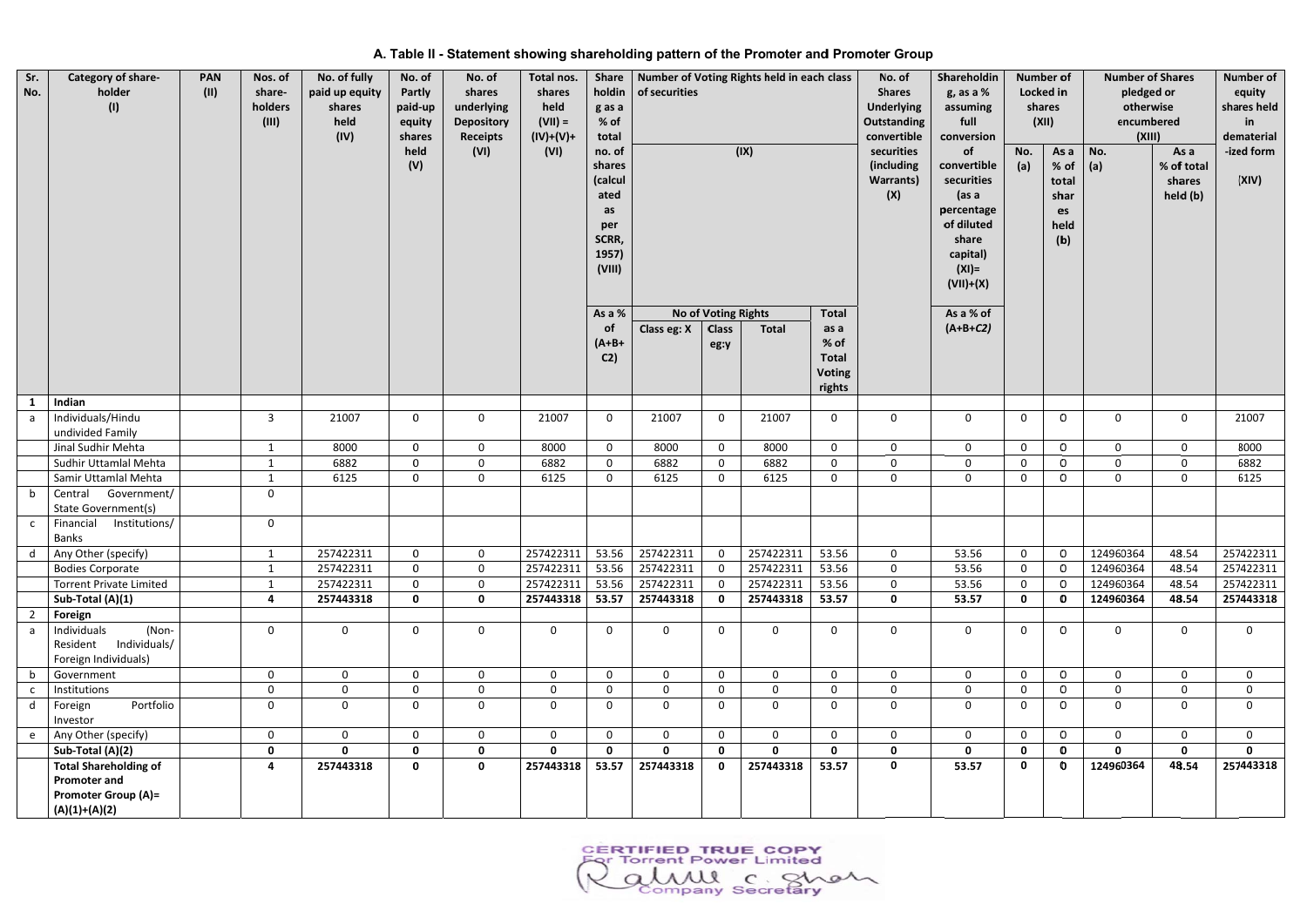B. Table III - Statement showing shareholding pattern of the Public shareholder

| Sr.<br>No.                       | (I)                                                                                                  | <b>PAN</b><br>(11) | Nos. of<br>share-<br>holders<br>(III) | No. of fully<br>paid up equity<br>shares<br>held<br>(IV) | No. of<br>Partly<br>paid-up<br>equity<br>shares<br>held<br>(V) | No. of<br>shares<br>underlying<br><b>Depository</b><br><b>Receipts</b><br>(VI) | $\cdots$ calculation cheming charactering pattern of the Fashe characteri<br>Total nos.<br>shares<br>held<br>$(VII) =$<br>$(IV)+(V)+$<br>(VI) | Share   Number of Voting Rights held in each class<br>holdin<br>g as a<br>% of<br>total<br>no. of<br>shares<br>(calcul<br>ated<br>as<br>per<br>SCRR,<br>1957)<br>(VIII) | of securities<br>(IX) |                                            |              |                                                 | No. of<br><b>Shares</b><br><b>Underlying</b><br><b>Outstanding</b><br>convertible<br>securities<br>(including<br><b>Warrants</b> )<br>(X) |                         | Shareholdin<br>g, as a %<br>assuming<br>full<br>conversion<br>of<br>convertible<br>securities<br>(as a<br>percentage<br>of diluted<br>share<br>capital)<br>$(XI) =$<br>$(VII)+(X)$ | No.<br>(a)  | <b>Number of</b><br>Locked in<br>shares<br>(XII)<br>As a No.<br>$%$ of<br>total<br>shar<br>es<br>held<br>(b) | <b>Number of Shares</b><br>pledged or<br>otherwise<br>encumbered<br>(XIII)<br>$ $ (a) | As a<br>$%$ of<br>total<br>shares<br>held<br>(b) | Number of<br>equity<br>shares held<br>in.<br>dematerial<br>-ized form<br>(XIV) |
|----------------------------------|------------------------------------------------------------------------------------------------------|--------------------|---------------------------------------|----------------------------------------------------------|----------------------------------------------------------------|--------------------------------------------------------------------------------|-----------------------------------------------------------------------------------------------------------------------------------------------|-------------------------------------------------------------------------------------------------------------------------------------------------------------------------|-----------------------|--------------------------------------------|--------------|-------------------------------------------------|-------------------------------------------------------------------------------------------------------------------------------------------|-------------------------|------------------------------------------------------------------------------------------------------------------------------------------------------------------------------------|-------------|--------------------------------------------------------------------------------------------------------------|---------------------------------------------------------------------------------------|--------------------------------------------------|--------------------------------------------------------------------------------|
|                                  |                                                                                                      |                    |                                       |                                                          |                                                                |                                                                                |                                                                                                                                               | As a %<br><b>of</b>                                                                                                                                                     | Class eg: X           | <b>No of Voting Rights</b><br><b>Class</b> | <b>Total</b> | <b>Total</b><br>as a                            |                                                                                                                                           | As a % of<br>$(A+B+C2)$ |                                                                                                                                                                                    |             |                                                                                                              |                                                                                       |                                                  |                                                                                |
|                                  |                                                                                                      |                    |                                       |                                                          |                                                                |                                                                                |                                                                                                                                               | $(A+B+$<br>C <sub>2</sub>                                                                                                                                               |                       | eg:y                                       |              | % of<br><b>Total</b><br><b>Voting</b><br>rights |                                                                                                                                           |                         |                                                                                                                                                                                    |             |                                                                                                              |                                                                                       |                                                  |                                                                                |
| $\mathbf{1}$                     | Institutions                                                                                         |                    |                                       |                                                          |                                                                |                                                                                |                                                                                                                                               |                                                                                                                                                                         |                       |                                            |              |                                                 |                                                                                                                                           |                         |                                                                                                                                                                                    |             |                                                                                                              |                                                                                       |                                                  |                                                                                |
| l a                              | Mutual Funds/                                                                                        |                    | 22                                    | 73044049                                                 | $\mathbf{0}$                                                   | $\mathbf 0$                                                                    | 73044049                                                                                                                                      | 15.20                                                                                                                                                                   | 73044049              | $\mathbf{0}$                               | 73044049     | 15.20                                           | $\mathbf 0$                                                                                                                               | 15.20                   | $\mathbf 0$                                                                                                                                                                        | $\mathbf 0$ | $\Omega$                                                                                                     | $\bf{0}$                                                                              | 73044049                                         |                                                                                |
|                                  | Axis Mutual Fund Trustee<br>Limited A/C Axis Mutual<br>Fund A/C Axis Long Term<br><b>Equity Fund</b> |                    | 1                                     | 29572552                                                 | 0                                                              | $\mathbf 0$                                                                    | 29572552                                                                                                                                      | 6.15                                                                                                                                                                    | 29572552              | $\mathbf 0$                                | 29572552     | 6.15                                            | $\mathbf 0$                                                                                                                               | 6.15                    | 0                                                                                                                                                                                  | $\mathbf 0$ | $\Omega$                                                                                                     | $\mathbf 0$                                                                           | 29572552                                         |                                                                                |
|                                  | Sbi Focused Equity Fund                                                                              |                    | $\mathbf{1}$                          | 14652952                                                 | $\mathbf 0$                                                    | $\mathbf 0$                                                                    | 14652952                                                                                                                                      | 3.05                                                                                                                                                                    | 14652952              | $\overline{0}$                             | 14652952     | 3.05                                            | $\mathbf 0$                                                                                                                               | 3.05                    | $\mathbf 0$                                                                                                                                                                        | $\mathsf 0$ | $\Omega$                                                                                                     | $\mathbf 0$                                                                           | 14652952                                         |                                                                                |
|                                  | Uti- Value Opportunities<br>Fund                                                                     |                    | 1                                     | 8859956                                                  | 0                                                              | $\mathbf 0$                                                                    | 8859956                                                                                                                                       | 1.84                                                                                                                                                                    | 8859956               | $\mathbf 0$                                | 8859956      | 1.84                                            | $\mathbf 0$                                                                                                                               | 1.84                    | 0                                                                                                                                                                                  | $\mathbf 0$ | - 0                                                                                                          | $\mathbf 0$                                                                           | 8859956                                          |                                                                                |
|                                  | Franklin India Prima Fund                                                                            |                    | $\mathbf{1}$                          | 5667194                                                  | 0                                                              | 0                                                                              | 5667194                                                                                                                                       | 1.18                                                                                                                                                                    | 5667194               | $\mathsf{O}$                               | 5667194      | 1.18                                            | $\mathbf 0$                                                                                                                               | 1.18                    | 0                                                                                                                                                                                  | $\mathbf 0$ | $\Omega$                                                                                                     | $\bf{0}$                                                                              | 5667194                                          |                                                                                |
| l b                              | <b>Venture Capital Funds</b>                                                                         |                    | 0                                     | $\mathbf{0}$                                             | 0                                                              | $\Omega$                                                                       | 0                                                                                                                                             | $\mathbf 0$                                                                                                                                                             | 0                     | $\mathbf{0}$                               | 0            | $\Omega$                                        | $\mathbf 0$                                                                                                                               | $\mathbf{0}$            | $\mathbf 0$                                                                                                                                                                        | $\Omega$    |                                                                                                              | $\mathbf 0$                                                                           | $\mathbf 0$                                      |                                                                                |
| $\mathsf{C}$                     | Alternate<br>Investment<br>Funds                                                                     |                    | $\mathbf 1$                           | 131309                                                   | 0                                                              | $\mathbf{0}$                                                                   | 131309                                                                                                                                        | 0.03                                                                                                                                                                    | 131309                | $\mathbf 0$                                | 131309       | 0.03                                            | 0                                                                                                                                         | 0.03                    | 0                                                                                                                                                                                  | $\mathbf 0$ | $\bf{0}$                                                                                                     | $\mathbf 0$                                                                           | 131309                                           |                                                                                |
| d                                | Foreign Venture Capital<br>Investors                                                                 |                    | $\mathbf 0$                           | $\mathbf 0$                                              | $\mathbf 0$                                                    | $\mathbf 0$                                                                    | $\mathbf 0$                                                                                                                                   | $\mathbf 0$                                                                                                                                                             | $\mathbf 0$           | $\mathbf 0$                                | $\mathbf 0$  | $\Omega$                                        | $\mathbf 0$                                                                                                                               | $\mathbf{0}$            | $\mathbf 0$                                                                                                                                                                        | $\mathbf 0$ | $\mathbf 0$                                                                                                  | $\bf{0}$                                                                              | $\mathsf{O}$                                     |                                                                                |
| e                                | Foreign Portfolio Investors                                                                          |                    | 170                                   | 42076508                                                 | $\mathbf 0$                                                    | $\mathbf 0$                                                                    | 42076508                                                                                                                                      | 8.75                                                                                                                                                                    | 42076508              | $\mathbf{0}$                               | 42076508     | 8.75                                            | $\mathbf 0$                                                                                                                               | 8.75                    | $\mathbf{0}$                                                                                                                                                                       | $\mathbf 0$ | $\Omega$                                                                                                     | $\mathbf 0$                                                                           | 42076508                                         |                                                                                |
|                                  | Financial<br>Institutions/<br>Banks                                                                  |                    | 35                                    | 2494052                                                  | $\mathbf 0$                                                    | $\mathbf 0$                                                                    | 2494052                                                                                                                                       | 0.52                                                                                                                                                                    | 2494052               | $\mathbf 0$                                | 2494052      | 0.52                                            | $\mathbf 0$                                                                                                                               | 0.52                    | $\mathbf 0$                                                                                                                                                                        | $\mathbf 0$ | $\mathbf{0}$                                                                                                 | $\bf{0}$                                                                              | 2430251                                          |                                                                                |
| g                                | <b>Insurance Companies</b>                                                                           |                    | 8                                     | 11309490                                                 | $\mathbf{O}$                                                   | $\Omega$                                                                       | 11309490                                                                                                                                      | 2.35                                                                                                                                                                    | 11309490              | $\mathbf{0}$                               | 11309490     | 2.35                                            | $\mathbf 0$                                                                                                                               | 2.35                    | $\mathbf 0$                                                                                                                                                                        | $\mathbf 0$ | $\Omega$                                                                                                     | $\bf{0}$                                                                              | 11309490                                         |                                                                                |
|                                  | <b>HDFC Life Insurance</b><br>Company Limited                                                        |                    | $\mathbf{1}$                          | 8670801                                                  | $\overline{0}$                                                 | $\mathbf{0}$                                                                   | 8670801                                                                                                                                       | 1.80                                                                                                                                                                    | 8670801               | $\mathbf 0$                                | 8670801      | 1.80                                            | $\mathbf 0$                                                                                                                               | 1.80                    | $\mathbf 0$                                                                                                                                                                        | $\mathbf 0$ | $\mathbf 0$                                                                                                  | $\mathbf 0$                                                                           | 8670801                                          |                                                                                |
| l h                              | Provident Funds/ Pension<br>Funds                                                                    |                    | $\mathbf 0$                           | $\mathsf{O}$                                             | 0                                                              | $\mathbf 0$                                                                    | $\mathbf 0$                                                                                                                                   | $\mathbf 0$                                                                                                                                                             | $\mathbf 0$           | $\mathbf 0$                                | $\mathbf 0$  | $\Omega$                                        | $\mathbf 0$                                                                                                                               | $\mathbf 0$             | 0                                                                                                                                                                                  | $\mathbf 0$ | $\Omega$                                                                                                     | $\mathbf 0$                                                                           | $\mathbf 0$                                      |                                                                                |
|                                  | Any Other (specify)                                                                                  |                    | $\mathbf 0$                           | $\overline{0}$                                           | $\mathbf{0}$                                                   | $\mathbf 0$                                                                    | $\mathbf 0$                                                                                                                                   | $\mathbf 0$                                                                                                                                                             | $\overline{0}$        | $\mathbf 0$                                | $\mathbf{0}$ | $\mathbf 0$                                     | $\mathbf 0$                                                                                                                               | $\mathbf 0$             | $\mathsf{O}$                                                                                                                                                                       | $\mathbf 0$ | $\Omega$                                                                                                     | $\mathbf 0$                                                                           | $\Omega$                                         |                                                                                |
|                                  | Sub-Total (B)(1)                                                                                     |                    | 236                                   | 129055408                                                | 0                                                              | $\mathbf 0$                                                                    | 129055408                                                                                                                                     | 26.85                                                                                                                                                                   | 129055408             | $\mathbf 0$                                | 129055408    | 26.85                                           | $\mathbf 0$                                                                                                                               | 26.85                   | $\mathbf 0$                                                                                                                                                                        | $\mathbf 0$ | $\Omega$                                                                                                     | $\mathbf 0$                                                                           | 128991607                                        |                                                                                |
| $\begin{array}{c} 2 \end{array}$ | Central Government/ State<br>Government(s)/ President<br>of India                                    |                    | 3                                     | 7057951                                                  | $\mathbf{0}$                                                   | $\mathbf 0$                                                                    | 7057951                                                                                                                                       | 1.47                                                                                                                                                                    | 7057951               | $\mathbf{0}$                               | 7057951      | 1.47                                            | $\mathbf 0$                                                                                                                               | 1.47                    | $\mathbf 0$                                                                                                                                                                        | $\mathbf 0$ | $\mathbf 0$                                                                                                  | $\mathbf 0$                                                                           | 901                                              |                                                                                |
|                                  | The Governor Of Gujarat                                                                              |                    | -1                                    | 7057050                                                  | 0                                                              | $\mathbf{0}$                                                                   | 7057050                                                                                                                                       | 1.47                                                                                                                                                                    | 7057050               | $\mathbf 0$                                | 7057050      | 1.47                                            | $\mathbf 0$                                                                                                                               | 1.47                    | 0                                                                                                                                                                                  | $\mathbf 0$ | $\Omega$                                                                                                     | $\mathbf 0$                                                                           | 901                                              |                                                                                |
|                                  | Sub-Total (B)(2)                                                                                     |                    | $\overline{\mathbf{3}}$               | 7057951                                                  | $\mathbf 0$                                                    | $\mathbf 0$                                                                    | 7057951                                                                                                                                       | 1.47                                                                                                                                                                    | 7057951               | $\mathbf 0$                                | 7057951      | 1.47                                            | $\mathbf 0$                                                                                                                               | 1.47                    | $\mathbf 0$                                                                                                                                                                        | $\mathbf 0$ | $\Omega$                                                                                                     | $\mathbf{0}$                                                                          | 901                                              |                                                                                |

**CERTIFIED TRUE COPY**<br>For Torrent Power Limited almul c. Shah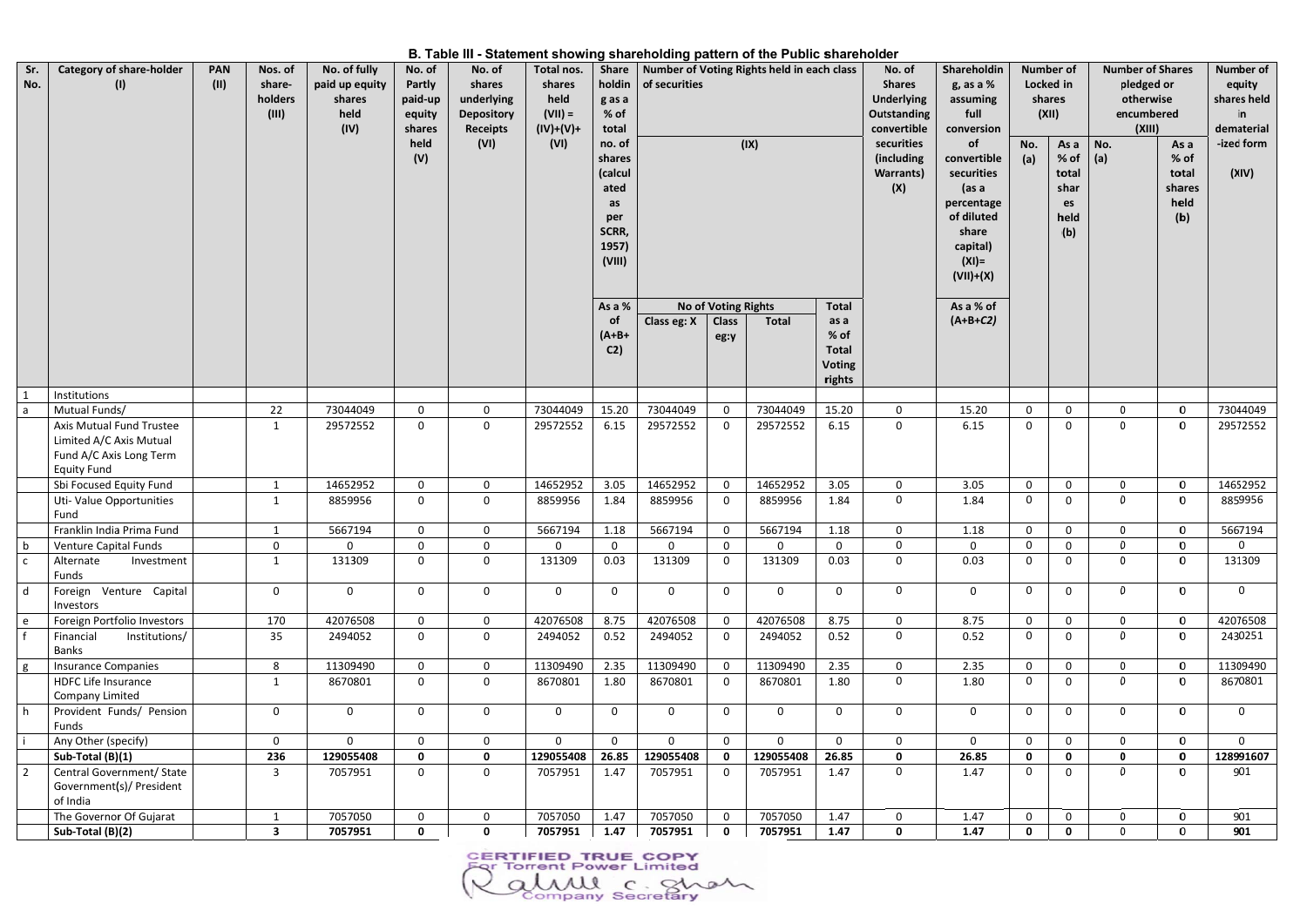| -3           | Non-institutions                 | $\Omega$       | 0         | $\mathbf 0$ | $\Omega$     | $\mathbf{0}$ | $\Omega$    | 0         | $\mathbf 0$    | $\Omega$  |          | $\Omega$       | $\Omega$    | $\Omega$     | 0            |          | $\bf{0}$     | $\Omega$  |
|--------------|----------------------------------|----------------|-----------|-------------|--------------|--------------|-------------|-----------|----------------|-----------|----------|----------------|-------------|--------------|--------------|----------|--------------|-----------|
| a            | Individuals -                    | 104669         | 33863606  | $\mathbf 0$ | $\mathbf 0$  | 33863606     | 7.04        | 33863606  | $\mathbf 0$    | 33863606  | 7.04     | $\mathbf 0$    | 7.04        | 0            | $\mathbf 0$  |          | $\bf{0}$     | 286462569 |
|              | shareholders<br>Individual       | 104520         | 26452383  | $\mathbf 0$ | 0            | 26452383     | 5.50        | 26452383  | $\mathbf 0$    | 26452383  | 5.50     | $\mathbf 0$    | 5.50        | 1410         | 0.01         | $\Omega$ | $\bf{0}$     | 21772054  |
|              | holding nominal<br>share         |                |           |             |              |              |             |           |                |           |          |                |             |              |              |          |              |           |
|              | capital up to Rs. 2 lakhs.       |                |           |             |              |              |             |           |                |           |          |                |             |              |              |          |              |           |
| l ii         | Individual<br>shareholders       | 149            | 7411223   | $\mathbf 0$ | $\Omega$     | 7411223      | 1.54        | 7411223   | $\mathbf 0$    | 7411223   | 1.54     | $\Omega$       | 1.54        | $\Omega$     | $\mathbf 0$  | $\Omega$ | $\bf{0}$     | 6690515   |
|              | nominal<br>holding<br>share      |                |           |             |              |              |             |           |                |           |          |                |             |              |              |          |              |           |
|              | capital<br>excess<br>in.<br>- of |                |           |             |              |              |             |           |                |           |          |                |             |              |              |          |              |           |
|              | Rs. 2 lakhs.                     |                |           |             |              |              |             |           |                |           |          |                |             |              |              |          |              |           |
|              | NBFCs registered with RBI        | $\overline{3}$ | 1975      | $\mathbf 0$ | 0            | 1975         | $\mathbf 0$ | 1975      | $\mathbf{0}$   | 1975      | $\Omega$ | $\overline{0}$ | $\mathbf 0$ | $\mathbf 0$  | $\mathsf{O}$ | $\Omega$ | $\mathbf 0$  | 1975      |
|              | <b>Employee Trusts</b>           | ຳ              | 6786      | $\mathbf 0$ | $\mathbf 0$  | 6786         | $\Omega$    | 6786      | $\mathbf 0$    | 6786      | $\Omega$ | $\mathbf 0$    | $\Omega$    | $\Omega$     | 0            | $\Omega$ | $\mathbf{0}$ | 6786      |
| $\mathsf{d}$ | <b>Overseas Depositories</b>     | $\Omega$       | 0         | $\mathbf 0$ | $\Omega$     | $\mathbf 0$  | $\Omega$    | 0         | $\mathbf 0$    | $\Omega$  | $\Omega$ | $\mathbf 0$    | $\Omega$    | $\Omega$     | $\mathbf 0$  | $\Omega$ | $\mathbf 0$  | $\Omega$  |
|              | (holding DRs) (balancing         |                |           |             |              |              |             |           |                |           |          |                |             |              |              |          |              |           |
|              | figure)                          |                |           |             |              |              |             |           |                |           |          |                |             |              |              |          |              |           |
| e            | Any Other (specify)              | 6945           | 53187740  | $\mathbf 0$ | $\mathbf{0}$ | 53187740     | 11.07       | 53187740  | $\mathbf 0$    | 53187740  | 11.07    | $\mathbf 0$    | 11.07       | $\Omega$     | $\mathsf{O}$ | $\Omega$ | $\bf{0}$     | 53111198  |
|              | <b>Bodies Corporate</b>          | 504            | 48851936  | $\mathbf 0$ | 0            | 48851936     | 10.16       | 48851936  | $\mathbf 0$    | 48851936  | 10.16    | $\mathbf 0$    | 10.16       | $\mathbf 0$  | $\mathbf 0$  |          | $\mathbf 0$  | 48851936  |
|              | <b>Gujarat State Financial</b>   |                | 46871621  | $\mathbf 0$ | $\Omega$     | 46871621     | 9.75        | 46871621  | $\overline{0}$ | 46871621  | 9.75     | $\mathbf 0$    | 9.75        | $\Omega$     | $\mathbf 0$  | $\Omega$ | $\mathbf 0$  | 46871621  |
|              | Services Ltd                     |                |           |             |              |              |             |           |                |           |          |                |             |              |              |          |              |           |
|              | <b>Clearing Members</b>          | 101            | 361998    | $\mathbf 0$ | $\mathbf{0}$ | 361998       | 0.08        | 361998    | $\mathbf 0$    | 361998    | 0.08     | $\Omega$       | 0.08        | $\Omega$     | $\mathsf{O}$ |          | $\mathbf{O}$ | 361998    |
|              | <b>Foreign Nationals</b>         | $\mathcal{D}$  | 1870      | $\mathbf 0$ | $\mathbf 0$  | 1870         | $\Omega$    | 1870      | $\mathbf{0}$   | 1870      | $\Omega$ | $\mathbf 0$    | $\mathbf 0$ | $\mathbf 0$  | $\mathbf 0$  | $\Omega$ | $\mathbf 0$  | 1870      |
|              | <b>HUF</b>                       | 1576           | 813642    | $\mathbf 0$ | $\Omega$     | 813642       | 0.17        | 813642    | $\mathbf 0$    | 813642    | 0.17     | $\Omega$       | 0.17        | $\Omega$     | $\mathsf{O}$ | $\Omega$ | $\Omega$     | 895434    |
|              | <b>IEPF</b>                      |                | 1913948   | $\mathbf 0$ | $\mathbf{0}$ | 1913948      | 0.40        | 1913948   | $\mathbf 0$    | 1913948   | 0.40     | $\mathbf 0$    | 0.40        | $\Omega$     | $\mathbf 0$  |          | $\mathbf{O}$ | 1913948   |
|              | Non-Resident Indian (NRI)        | 4735           | 1095775   | $\mathbf 0$ | $\Omega$     | 1095775      | 0.23        | 1095775   | $\mathbf 0$    | 1095775   | 0.23     | $\Omega$       | 0.23        | $\Omega$     | $\mathsf{O}$ |          | $\mathbf{0}$ | 1019233   |
|              | <b>Trusts</b>                    | 26             | 148571    | $\mathbf 0$ | $\mathbf 0$  | 148571       | 0.03        | 148571    | $\mathbf 0$    | 148571    | 0.03     | $\mathbf 0$    | 0.03        | $\mathbf 0$  | $\mathbf 0$  |          | $\mathbf 0$  | 148571    |
|              | Sub-Total (B)(3)                 | 111619         | 87060107  | $\mathbf 0$ | $\mathbf{0}$ | 87060107     | 18.11       | 87060107  | $\mathbf{0}$   | 87060107  | 18.11    | $\mathbf 0$    | 18.11       | $\mathbf{0}$ | $\mathbf 0$  | $\Omega$ | $\mathbf{0}$ | 81582528  |
|              | <b>Total Public Shareholding</b> | 111858         | 223173466 | $\mathbf 0$ | $\mathbf 0$  | 223173466    | 46.43       | 223173466 | $\mathbf{0}$   | 223173466 | 46.43    | $\mathbf 0$    | 46.43       | $\Omega$     | $\mathbf 0$  | $\Omega$ | $\mathbf 0$  | 210575036 |
|              | $(B)=(B)(1)+(B)(2)+(B)(3)$       |                |           |             |              |              |             |           |                |           |          |                |             |              |              |          |              |           |

CERTIFIED TRUE COPY<br>For Torrent Power Limited almul c. Shah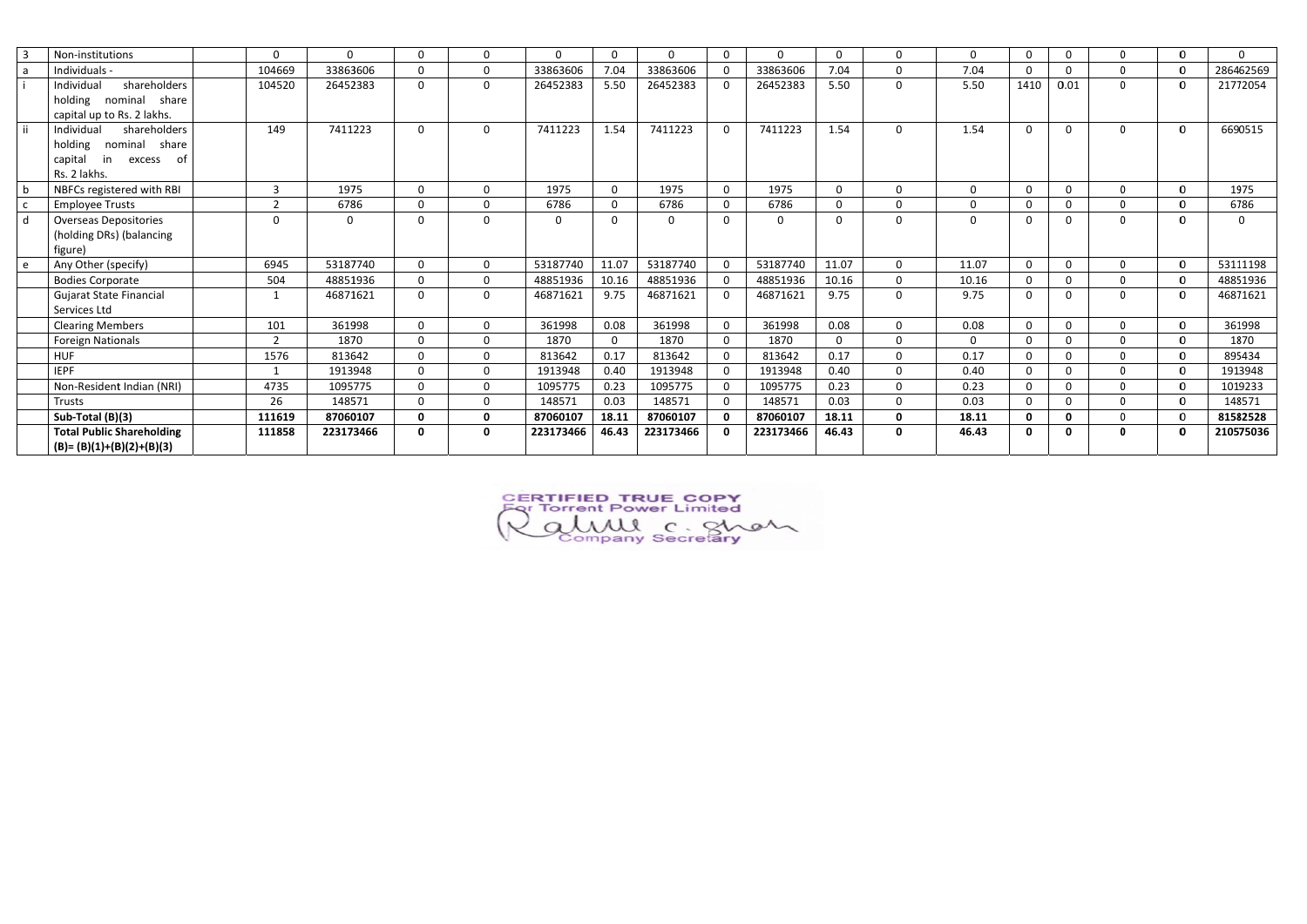C. Table IV - Statement showing shareholding pattern of the Non Promoter- Non Public shareholder

| Sr.<br>No. | Category of share-<br>holder<br>(1)                                                                     | <b>PAN</b><br>(11) | Nos. of<br>share-<br>holders<br>(III) | No. of fully<br>paid up equity<br>shares<br>held<br>(IV) | No. of<br>Partly<br>paid-up<br>equity<br>shares<br>held<br>(V) | No. of<br>shares<br>underlying<br><b>Depository</b><br><b>Receipts</b><br>(VI) | Total nos.<br>shares<br>held<br>$(VII) =$<br>$(IV)+(V)+$<br>(VI) | <b>Sharehol</b><br>ding as a<br>% of<br>total no.<br>of shares<br>(calculat<br>ed as<br>per<br>SCRR,<br>1957)<br>(VIII) | Number of Voting Rights held in each class<br>of securities<br>(IX) |                      |              | Shareholdin<br>No. of<br><b>Shares</b><br>g, as a %<br><b>Underlying</b><br>assuming<br>Outstanding<br>full<br>convertible<br>conversion<br>securities<br>of<br>(including<br>convertible<br>securities<br><b>Warrants)</b><br>(X)<br>(as a<br>percentage<br>of diluted<br>share<br>capital)<br>$(XI) =$<br>$(VII)+(X)$ |              | <b>Number of</b><br>Locked in<br>shares<br>(XII)<br>No.<br>(a) | As a<br>% of<br>total<br>shar<br>es<br>held<br>(b) | <b>Number of Shares</b><br>pledged or<br>otherwise<br>encumbered<br>(XIII)<br>No.<br>$ $ (a) | As a<br>% of total<br>shares<br>held (b) | <b>Number of</b><br>equity<br>shares held<br><b>in</b><br>dematerial<br>-ized form<br>(XIV) |              |
|------------|---------------------------------------------------------------------------------------------------------|--------------------|---------------------------------------|----------------------------------------------------------|----------------------------------------------------------------|--------------------------------------------------------------------------------|------------------------------------------------------------------|-------------------------------------------------------------------------------------------------------------------------|---------------------------------------------------------------------|----------------------|--------------|-------------------------------------------------------------------------------------------------------------------------------------------------------------------------------------------------------------------------------------------------------------------------------------------------------------------------|--------------|----------------------------------------------------------------|----------------------------------------------------|----------------------------------------------------------------------------------------------|------------------------------------------|---------------------------------------------------------------------------------------------|--------------|
|            |                                                                                                         |                    |                                       |                                                          |                                                                |                                                                                |                                                                  | As a % of                                                                                                               |                                                                     | No of Voting Rights  |              | <b>Total</b>                                                                                                                                                                                                                                                                                                            |              | As a % of                                                      |                                                    |                                                                                              |                                          |                                                                                             |              |
|            |                                                                                                         |                    |                                       |                                                          |                                                                |                                                                                |                                                                  | $(A+B+C2)$                                                                                                              | Class eg: X                                                         | <b>Class</b><br>eg:y | Total        | as a<br>% of<br><b>Total</b><br><b>Voting</b><br>rights                                                                                                                                                                                                                                                                 |              | $(A+B+C2)$                                                     |                                                    |                                                                                              |                                          |                                                                                             |              |
| 1          | Custodian/DR Holder                                                                                     |                    | $\mathbf{0}$                          | $\mathbf 0$                                              | $\mathbf 0$                                                    | $\mathbf 0$                                                                    | $\mathbf 0$                                                      |                                                                                                                         | $\mathsf{O}$                                                        | $\mathbf{0}$         | $\Omega$     | $\mathbf 0$                                                                                                                                                                                                                                                                                                             | $\mathbf 0$  | $\mathbf 0$                                                    | $\mathbf 0$                                        | $\mathbf 0$                                                                                  | $\Omega$                                 | $\Omega$                                                                                    | $\mathbf 0$  |
| $\sqrt{2}$ | <b>Employee Benefit</b><br>Trust (under SEBI<br>(Share based<br>Employee Benefit)<br>Regulations, 2014) |                    | $\mathbf 0$                           | $\mathbf 0$                                              | $\mathbf 0$                                                    | $\mathbf 0$                                                                    | $\mathbf 0$                                                      | $\mathbf 0$                                                                                                             | $\mathbf 0$                                                         | $\Omega$             | $\Omega$     | $\mathbf 0$                                                                                                                                                                                                                                                                                                             | $\mathsf{O}$ | $\mathbf 0$                                                    | 0                                                  | $\mathbf{0}$                                                                                 | $\mathbf 0$                              | $\mathbf{0}$                                                                                | $\mathsf{O}$ |
|            | <b>Total Non-Promoter-</b><br><b>Non Public</b><br>Shareholding (C)=<br>$(C)(1)+(C)(2)$                 |                    | $\mathbf 0$                           | $\mathbf 0$                                              | $\mathbf 0$                                                    | $\mathbf 0$                                                                    | $\mathbf 0$                                                      |                                                                                                                         | $\mathbf 0$                                                         | $\mathbf{0}$         | $\mathbf{0}$ | $\mathbf 0$                                                                                                                                                                                                                                                                                                             | $\mathbf 0$  | $\mathbf 0$                                                    | $\mathbf 0$                                        | $\mathbf{0}$                                                                                 | $\mathbf 0$                              | $\mathbf{0}$                                                                                | $\mathbf 0$  |
|            | Total (A+B+C2)                                                                                          |                    | 111862                                | 480616784                                                | $\mathbf 0$                                                    | $\mathbf 0$                                                                    | 480616784                                                        | 100.00                                                                                                                  | 480616784                                                           | $\mathbf 0$          | 480616784    | 100.00                                                                                                                                                                                                                                                                                                                  | $\mathbf 0$  | $\mathbf 0$                                                    | $\mathbf 0$                                        | $\mathbf{0}$                                                                                 | 124960364                                | 26.00                                                                                       | 468018354    |

CERTIFIED TRUE COPY almul c. Shah